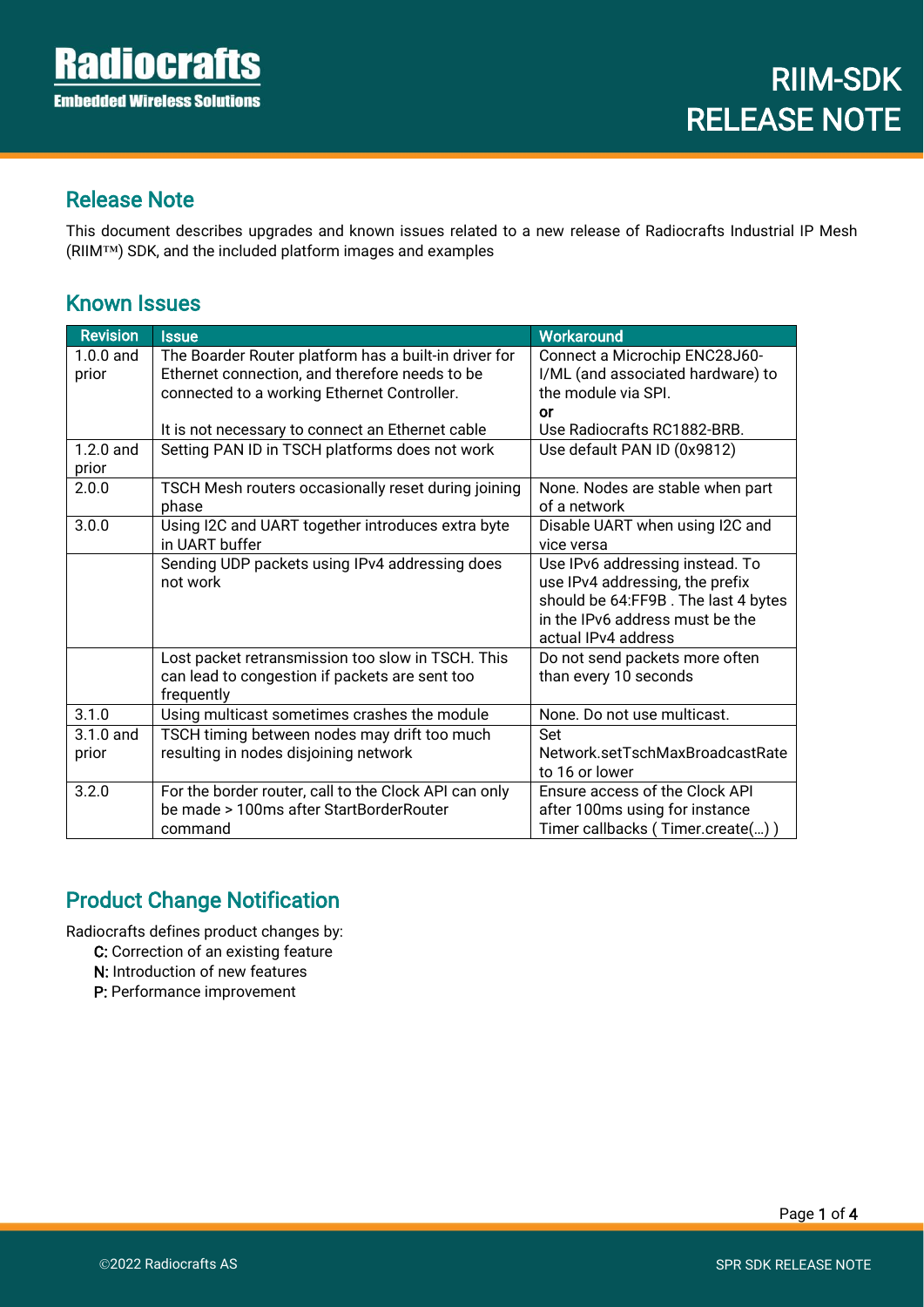# **Radiocrafts**

**Embedded Wireless Solutions** 

## RIIM-SDK RELEASE NOTE

| <b>Revision</b> | <b>Changes</b> |                                                                                                                    | <b>Date</b> |
|-----------------|----------------|--------------------------------------------------------------------------------------------------------------------|-------------|
| 0.9.1           | N              | New product pre-release                                                                                            | 2019-07-05  |
|                 |                |                                                                                                                    |             |
| 1.0.0           |                | New product release                                                                                                |             |
|                 | N              | Sleepy leaf nodes supported                                                                                        | 2019-09-24  |
|                 | $\mathsf{N}$   | Added new examples ICI applications                                                                                |             |
|                 | P              | Improved building system for ICI application by introducing easy to                                                |             |
|                 |                | use click-> compile_and_upload functions                                                                           |             |
|                 | P              | Updated most of the documentation for better readability and more                                                  |             |
|                 |                | detailed description                                                                                               |             |
| 1.1.0           |                | Product update, new features and enhancements                                                                      | 2020-02-28  |
|                 | C              | New platform for Border Routers without Microchip ENC28J60                                                         |             |
|                 | $\mathsf{N}$   | UDP API added                                                                                                      |             |
|                 | N              | CoAP packet without response added ("Fire and forget")                                                             |             |
|                 | $\mathsf{N}$   | Multicast support added                                                                                            |             |
|                 | N<br>N         | Link layer security (LLSEC) added                                                                                  |             |
|                 |                | Added static port maps in Border Router for easy direct access to<br>all nodes from the outside (Ethernet) network |             |
|                 | $\mathsf{N}$   | Added Robustness Factor for network stability                                                                      |             |
|                 | P              | <b>Stability fixes</b>                                                                                             |             |
| 1.2.0           |                | Product update, new features and enhancements                                                                      | 2020-04-30  |
|                 | $\mathbf C$    | Default startup output power set to 0 dBm                                                                          |             |
|                 | N              | Channel hopping (TSCH) for 868 and 915 MHz                                                                         |             |
|                 | $\mathsf{N}$   | Single Channel (CSMA) supports both 868 and 915 MHz                                                                |             |
|                 | N              | Support for RC1882, RC1882HP and RC1892HP                                                                          |             |
|                 | N              | Added UDP example                                                                                                  |             |
|                 | P              | <b>Stability fixes</b>                                                                                             |             |
| 2.0.0           |                | Product update, new features and enhancements                                                                      | 2021-02-01  |
|                 | N              | Added redundant border router example                                                                              |             |
|                 | $\mathsf{N}$   | Added transparent UART example                                                                                     |             |
|                 | $\mathsf{N}$   | Added EEPROM example                                                                                               |             |
|                 | N              | Added Clock example                                                                                                |             |
|                 | P              | Split upload platform scripts into TSCH and Single Channel                                                         |             |
|                 | N              | Added Clock API and Clock CoAP resource                                                                            |             |
|                 | P              | User defined CoAP resources increased from 1 to 5                                                                  |             |
|                 | $\mathsf{N}$   | Added SLIP connection                                                                                              |             |
|                 | N              | Added possibility to read voltage input (Battery)                                                                  |             |
|                 | P              | Increased number of GPIO handlers to 9 (all GPIOs)                                                                 |             |
|                 | N              | Added support for 1-hop multicast                                                                                  |             |
|                 | P              | <b>Stability fixes</b>                                                                                             |             |
|                 | N              | <b>Added Adaptive Frequency Agility</b>                                                                            |             |
|                 | N              | Added Listen Before Talk                                                                                           |             |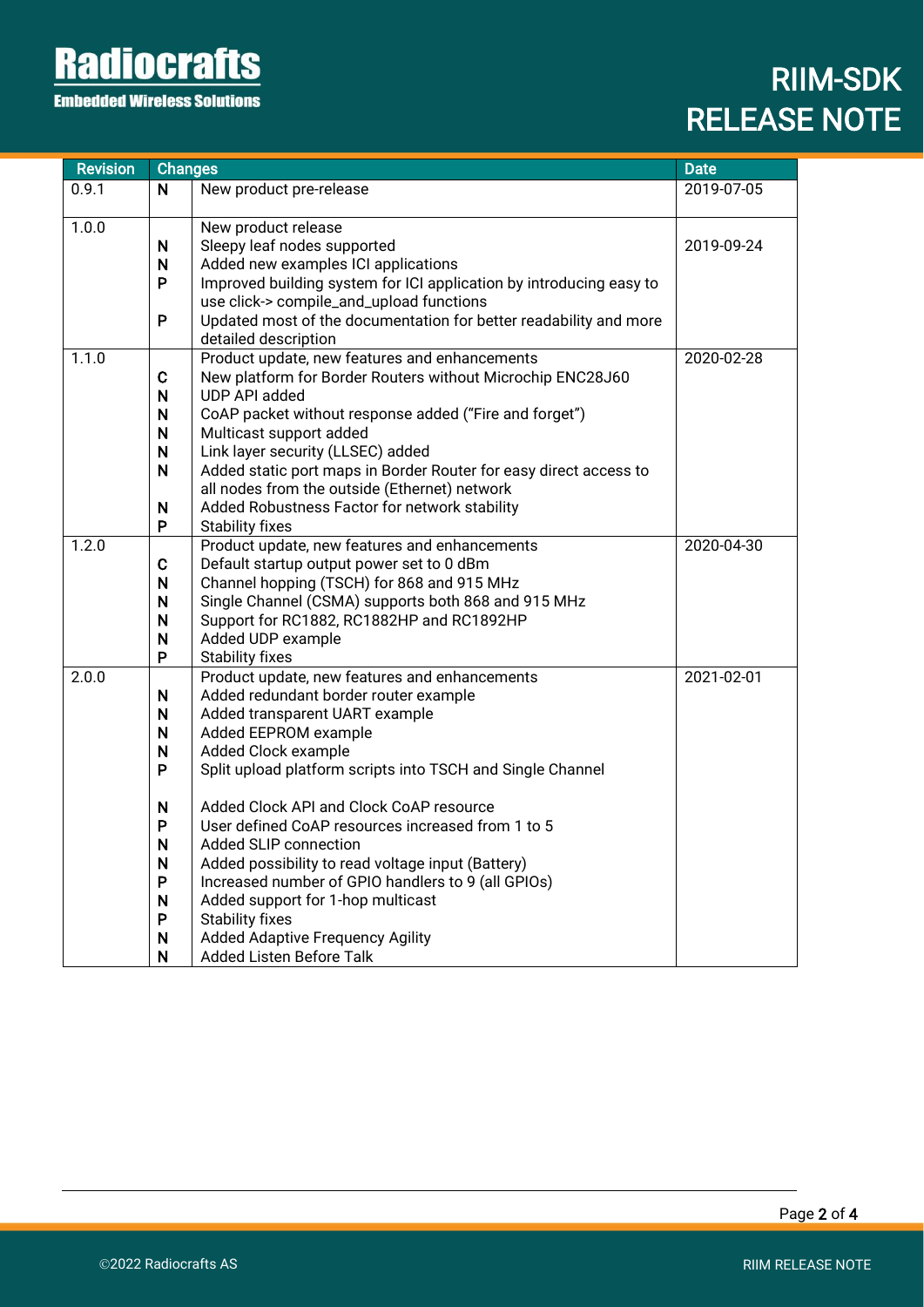### **Radiocrafts Embedded Wireless Solutions**

### RIIM-SDK RELEASE NOTE

İ

| 3.0.0 |                            | Product update, new features and enhancements                                                    | 2021-09-17 |
|-------|----------------------------|--------------------------------------------------------------------------------------------------|------------|
|       | N                          | Added TX/RX pin control on UART for RS485                                                        |            |
|       | $\mathsf{N}$               | Added new UART termination criteria/parameters for reception                                     |            |
|       |                            | $(RX)$ :                                                                                         |            |
|       |                            | Intra byte timeout                                                                               |            |
|       |                            | <b>Total transmission timeout</b><br>$\bullet$                                                   |            |
|       |                            | <b>Termination byte</b><br>$\bullet$                                                             |            |
|       |                            |                                                                                                  |            |
|       |                            | Use of length byte<br>$\bullet$<br>Wake on UART                                                  |            |
|       | N<br>$\mathbf C$           | GPIO responds(wakes up) faster in sleeping nodes                                                 |            |
|       | N                          | User can get node reset reason                                                                   |            |
|       | $\mathbf C$                | Removed RSSI measurement in network links                                                        |            |
|       | P                          |                                                                                                  |            |
|       |                            | Reduced power consumption in TSCH sleeping mesh routers from<br>minimum 180 uA to minimum 118 uA |            |
|       | P                          | Improved throughput in TSCH mode for data to border router.                                      |            |
|       | N                          | Examples updated                                                                                 |            |
|       | N                          |                                                                                                  |            |
|       | N                          | Added possibility to get and set Ethernet MAC address                                            |            |
|       |                            | New frequency bands for Vietnam and India                                                        |            |
|       | $\mathsf{N}$               | New selectable predefined TSCH settings:                                                         |            |
|       |                            | Low power                                                                                        |            |
|       |                            | <b>Balanced</b><br>$\bullet$                                                                     |            |
|       |                            | Low Latency<br>$\bullet$                                                                         |            |
|       |                            | High throughput                                                                                  |            |
|       | P                          | Stability and bug fixes                                                                          |            |
| 3.1.0 |                            | Product update, new features and enhancements                                                    | 2021-11-12 |
|       | N                          | Microsoft Visual Code integration                                                                |            |
|       | $\mathbf C$                | Faster retransmission of lost packets in TSCH                                                    |            |
|       | $\mathbf C$<br>$\mathbf C$ | Fixed issue with corrupt UART buffers when used together with I2C<br>UDP with IPv4 is fixed      |            |
| 3.2.0 |                            | Product update, new features and enhancements                                                    | 2022-02-11 |
|       | $\mathbf C$                | getNetworkState always returns ONLINE for BR                                                     |            |
|       | P                          | Multicasts can now be sent continuously without the need for                                     |            |
|       |                            | occasional longer pauses                                                                         |            |
|       | P                          | Network.setMaxBroadcastRate changes EB interval quicker                                          |            |
|       | $\mathbf C$                | Crash when using multicast fixed                                                                 |            |
|       | N                          | Setting PANID to 0xFFFF makes the node attempt to join networks                                  |            |
|       |                            | with any other PANID                                                                             |            |
|       | N                          | TSCH parameters can be set/changed in an active network                                          |            |
|       | N                          | GPIO now has PWM control                                                                         |            |
|       | $\mathbf C$                | UDP port number improvement when using Ethernet and IPv4                                         |            |
|       | N                          | Added 2 new examples in SDK:                                                                     |            |
|       |                            | Auto joining using PANID 0xFFFF                                                                  |            |
|       |                            | CoAP sprinkler example                                                                           |            |
|       | P/C                        | Better TSCH timing synchronization between nodes                                                 |            |